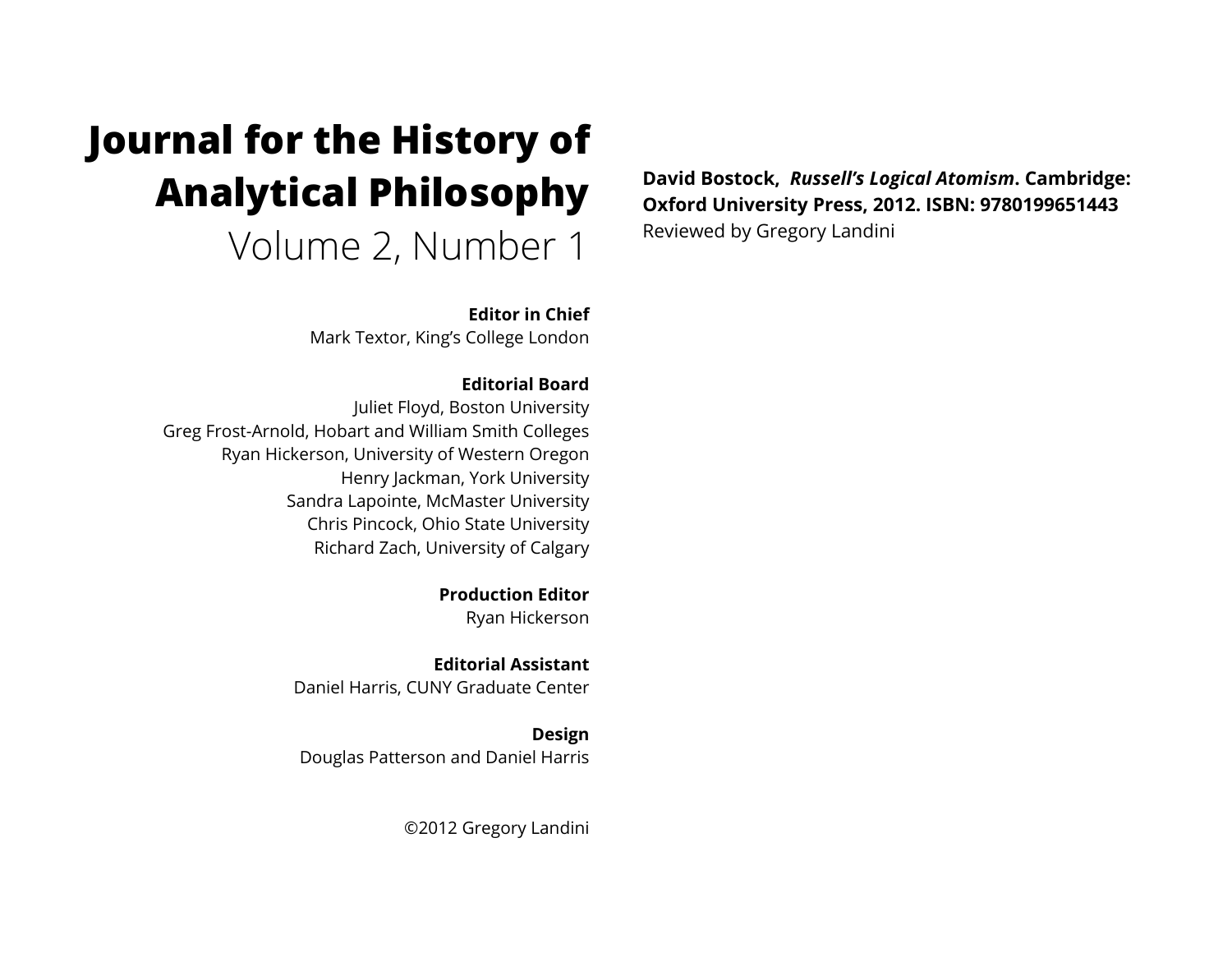## **Review:** *Russell's Logical Atomism*  **by David Bostock**

Gregory Landini

Throughout the twentieth-century, Bertrand Russell influenced a wide community of intellectuals with his many philosophical positions and analyses. In 1911 he came to describe a new scientific method in philosophy which applies the new mathematics and the new logic to solve (dissolve) philosophical problems. He called it "Logical Atomism." Bostock offers an engaging book which consists of three main parts, each of which concerns various aspects of Russell's Logical Atomism from its early formation to the neutral monism of *The Analysis of Matter* (1927). Part I offers a critical introduction to Russell's logic and a detailed history of its development from *The Principles of Mathematics* (1903) through *Principia Mathematica* (1910-1913). Bostock realizes that this history is important for the subsequent parts of his book, and his expertise as a logician shows in his discussions. Part II concerns Russell's theory of knowledge and Part III offers an overview of Russell's metaphysics.

Bostock does not discuss Wittgenstein's logical atomism because he thinks it is "clearly rather different from Russell's" (p. viii) and warrants a separate account. This difference was once clear to many, but some recent interpretations place Wittgenstein as Russell's ally in a research program—a Logical Atomism understood as a non-empiricist analytic program according to which the only necessity is logical necessity. The last two decades have produced something of an upheaval of the orthodox interpretation that Russell's philosophy belongs in the empiricist tradition and that Russell embraced a ramified and type regimented ontology of entities ("propositional functions"). The upheaval was spurred by the appearance of Russell's voluminous work notes which are catalogued at the Russell Archives at McMaster University, Ontario, Canada. Bostock remarks in his Preface (p. *viii*) that all of Part I endured "extended criticism." Though an iconoclast, this may explain why Part I rejects the new perspectives on Russell's philosophy of logic. Fortunately, this does not impact the whole of Bostock's interesting book.

Bostock nicely sums up Russell's logicism as "… making two claims (*a*) that the concepts of mathematics can be analyzed in terms of the concepts of pure logic, and (*b*) that the *truths* of mathematics then turn out to be no more than truths of logic" (p.2). It is refreshing to see that Bostock does *not* take Russell's logicism to be committed to the existence of a *derivation* of all mathematical truths from a consistent, recursively axiomatizable and semantically complete system for logic. Russell, Frege, and many others at the time, thought that logical truths (and also mathematical truths) are consistently recursively axiomatizable. Gödel showed they are not. But Gödel's results are irrelevant to logicism. Unfortunately, it doesn't take long for the deductive thesis to creep back into the discussion and we find Bostock suggesting that the logicist claim is "… that all of mathematics could be reached from a starting point which comprised pure logic and nothing else. (p. 19).

 Bostock nicely points out that the new mathematics used multi-placed relations to emulate the structural field properties of integers, rationals, reals, and complex numbers, had shown Russell the way to logicism (p. 17). Bostock observes that the notion of "logic" in Russell's logicism involves more than just modern "elementary logic" (or quantification theory). But Bostock would have us believe that Russell was never quite sure just in what way it needs to go beyond it (p. 15). Be this as it may, I feel sure that Bostock agrees that Russell knew precisely what was involved in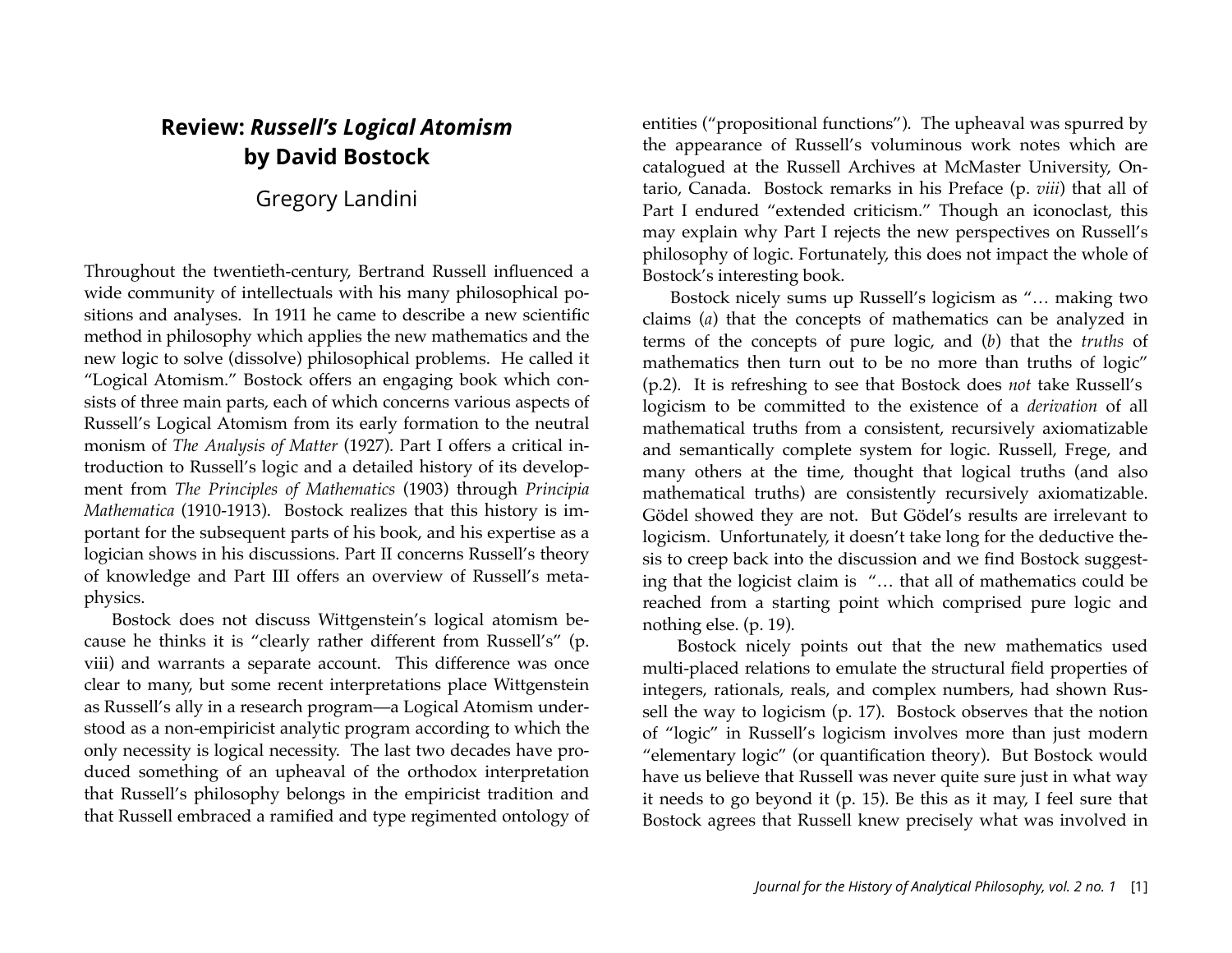the new conception of logic that makes it an *informative* science. He knew that it involves impredicative *comprehension*. Let me call this "cpLogic" (for comprehension principle logic).

Bostock remarks that Frege embraced the comprehension of a simple hierarchy of *levels* of functions (where *concepts* are those functions that yield truth-values) and grounded it in his ontological distinction between *functions* (which are essentially unsaturated) and *objects* which are saturated (p. 13). Bostock doesn't discuss the central role Frege assigned to higher-level functions in his logic. Natural numbers are objects correlated with Frege's *secondlevel* numeric concepts. But Bostock well understands that the structure of the Fregean extensional hierarchy of *levels* of functions (given with Frege's structured variables  $x$ ,  $fx$ ,  $M_xfx$ ,  $\Sigma_f(M_xfx)$ , etc.) parallels the structure of a Russellian impredicative simple *type*theory of attributes ... in intension (p. 57). Indeed, he astutely points out that *Principia* construes arithmetic in terms of numerical quantifiers (p. 109). Moreover, Bostock is quite correct that Russell could not accept Frege's function/concept *versus* object distinction. Nonetheless, Bostock resists putting all this together and does not see the development of Russell's logic as an effort to *emulate* the structure (without the ontology) of an impredicative simple typetheory of attributes in intention. Russell's long struggle toward *Principia*—a struggle involving his ingenious substitutional theory of propositional structure— was his quest for a type-free recasting of logical first principles that *emulates* simple impredicative type theory.

Bostock gives in to the historians who think, dogmatically, that free variables were anathema to Russell's logic. The dogma dismisses the obvious *syntactic* fact (of which Bostock is fully aware p. 14) that *free* variables are essential to Russell's actual deductive systems. In the 1908 paper "Mathematical Logic as Based on the Theory of Types" (*ML*), Russell even cites Frege as first to point out the essential importance between free versus bound variables,

writing that "… we have to pass from the apparent to the real variable, and then back again to the apparent variable. This process is required in all mathematical reasoning…" There is every reason to believe that Russell held that free variables are essential to deduction. (Russell eventually changed his mind, adding to the second-edition of *Prinicipia* a plan for deduction without free variables that anticipated Quine's system by some fifteen years.) Of course, Russell (and indeed everyone at the time) was incompetent at formal semantics—i.e., Tarski's semantics for free variables using denumerable sequences. But this has no bearing whatsoever on the syntactic matter of whether there are free variables in Russell's logic.

It is no less obvious that *schemata* appear in Russell's formal systems for logic. The dogmatic historians try to spin this, and Bostock defers his own good judgment to their talking points (p.14): "Russell did not think of his logical formulae as containing schematic letters, open to any number of different interpretations. On the contrary, his view is that in logic one makes genuine assertions, that no genuine assertions can contain what is merely a schematic letter, and consequently that these letters should always be understood as variables bound by the tacit occurrence of an initial universal quantifier." As Bostock well knows, in modern characterizations of the axioms of a formal system, we often use schematic letters for *wffs* that help us to gather together *wffs* of a syntactic form that are to be the axioms of the system. This is perfectly compatible with the view that in a <sup>cp</sup>logic, where predicate variables can be bound (such as standard second-order logic and simple type-theory of attributes), we make assertions such as (∃*F*)  $(x = x \equiv_{x} Fx)$  and  $(\exists R)(x = y \equiv_{x,y} R(x, y))$  that are about something— namely, properties and relations. The most straightforward interpretation is that *Principia* uses the letters ϕ, ψ, χ, *f, g* schematically for *wffs*. Thus, for example, ϕ*x* is for a *wff* in which the individual variable "*x*" occurs free. In contrast, the letters *φ*!,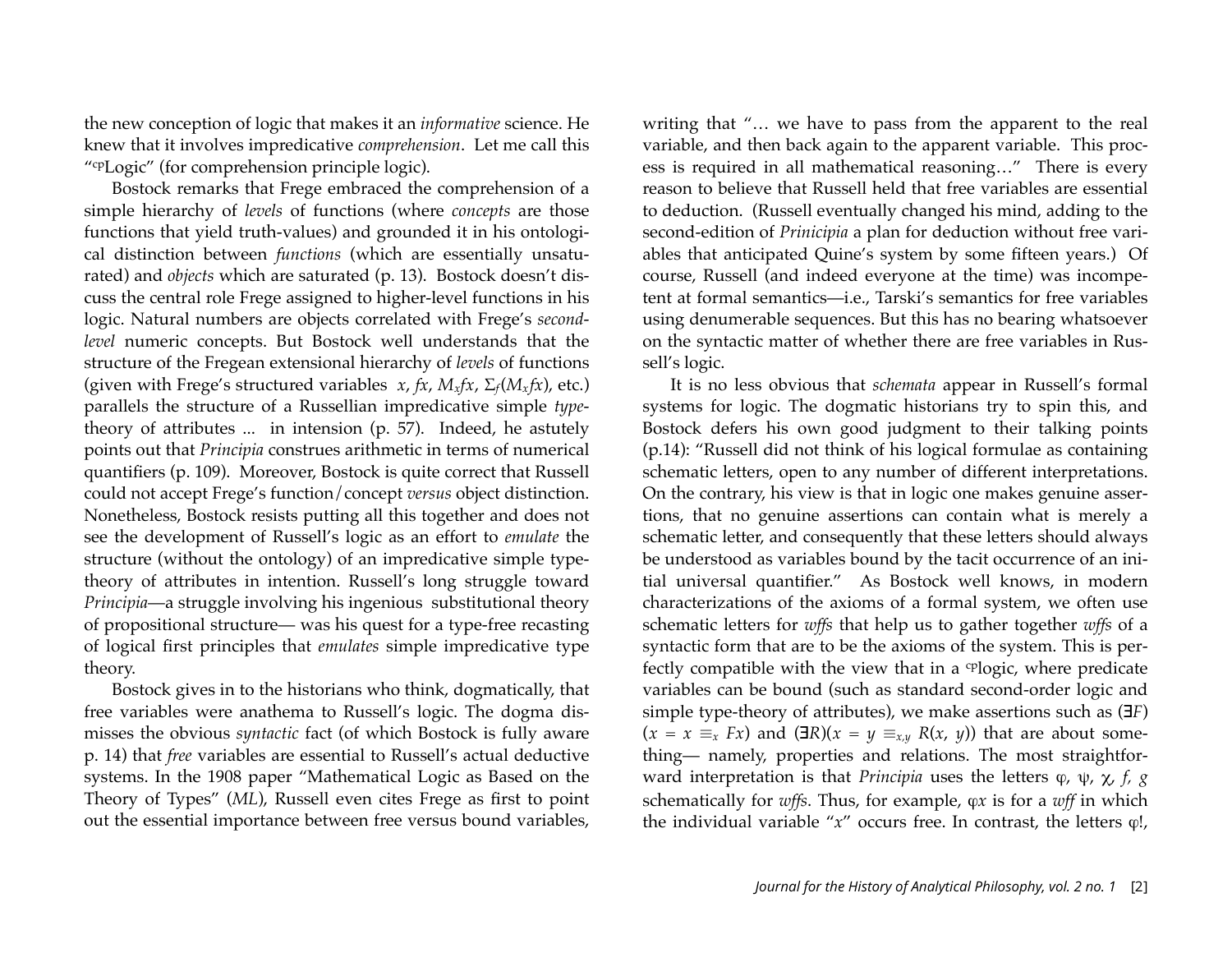ψ!, χ!, *f!, g!* of *Principia* are bindable object-language predicate variables of its formal language. Type indices are dropped under the convention of typical ambiguity, but if restored they are clearly just simple-type indices (See *Principia,* p. 165). Whitehead and Russell were among the very first to set out explicit *comprehension*  axiom schemas for their formal system for logic. Consider this:

 $*12.1$  (∃*f*)( $\varphi x \equiv_{x} f!x$ ).

Here we see that φ*x* is schematic for a *wff* of the object-language. For instance, in the proof of \*14.171, Whitehead and Russell appeal to

$$
(\exists f)(x = x \equiv_x f!x)
$$

as an instance of \*12.1. To be sure, schema \*12.1 is not itself an assertion, but it gathers together for us many *wffs* of a form which are axioms for the system.

Indeed, \*12 is *impredicative*. It allows instances of the schema ϕ*x* that involve *wffs* without restrictions on the type of the predicate variables (bound or free) occurring in it. Indeed, the above instance is impredicative for *x* =*x* is defined in *Principia* as

\*13.01 
$$
x = y = df
$$
 ( $\psi$ )( $\psi$ !x . $\supset$ . $\psi$ !y).

Poincaré railed against this sort of thing, portraying it as if it were a viciously circular "definition" of the attribute *f!* because the quantifier (ψ)(….) includes all attributes in its range—including *f!* In excluding it, Poincaré hoped to undermine Cantor's revolution in mathematics. Cantor's diagonal arguments, the foundation of his revolution, require such impredicative instances of comprehension. Frege's definition of the ancestral, which enables logic to prove mathematical induction, also essentially requires impredicative comprehension. It is often said that Russell agreed with Poincaré. In truth, Russell defended Cantor's work and lampooned Poincaré's VCP as self-undermining—a demand that we are to mention that certain things are not to be mentioned which is no way to avoid a painful topic. (See Russell's *ML*).

The formal system of the historical *Principia* is that of a simple impredicative type-theory of attributes in intension and its axioms of reducibility \*12 are its comprehension principles. At times Bostock is inclined to agree, but he hastens to add that this must have been done for practical purposes only (p. 54). Church, who invented the modern system of *r*-types (ramified types) with its nonpredicative predicate variables and Reducibility axiom, at least warned readers that he has intentionally abandoned the historical *Principia.* Church ("A Comparison of Russell's Solution of the Semantical Antinomies with that of Tarski") offered a reconstruction, on the basis of his reading of *ML*, that seemed to him to have been what is "… clearly demanded by the background and purposes of Russell's logic". But *ML* was Russell's substitutional theory retrofitted with orders of propositions and it embraced a language of *r*type regimented predicate variables merely as a notational convenience. At that time, Russell imagined that the substitutional theory would appear in an appendix to *Principia*. It never happened. Bostock knows that *Principia* abandoned the substitutional theory (p. 54) but he doesn't quite realize that this entails that he abandoned *ML* and with it the language of *r*-types.

Bostock emphasizes the centrality of Russell's doctrine that the variables of logic are unrestricted (p. 14). It is important, however, to understand that Russell's doctrine was not semantic. It was a syntactic regulative principle constraining the formulation of any formal calculus that claims to capture cplogic. It is a syntactic demand that a formal system for <sup>cp</sup>logic shall have only one kind of genuine variable—i.e., the *individual* (entity) variable. This is precisely what we find in Russell's substitutional theory. The curious thing about *Principia,* in contrast to Russell's formal logical sys-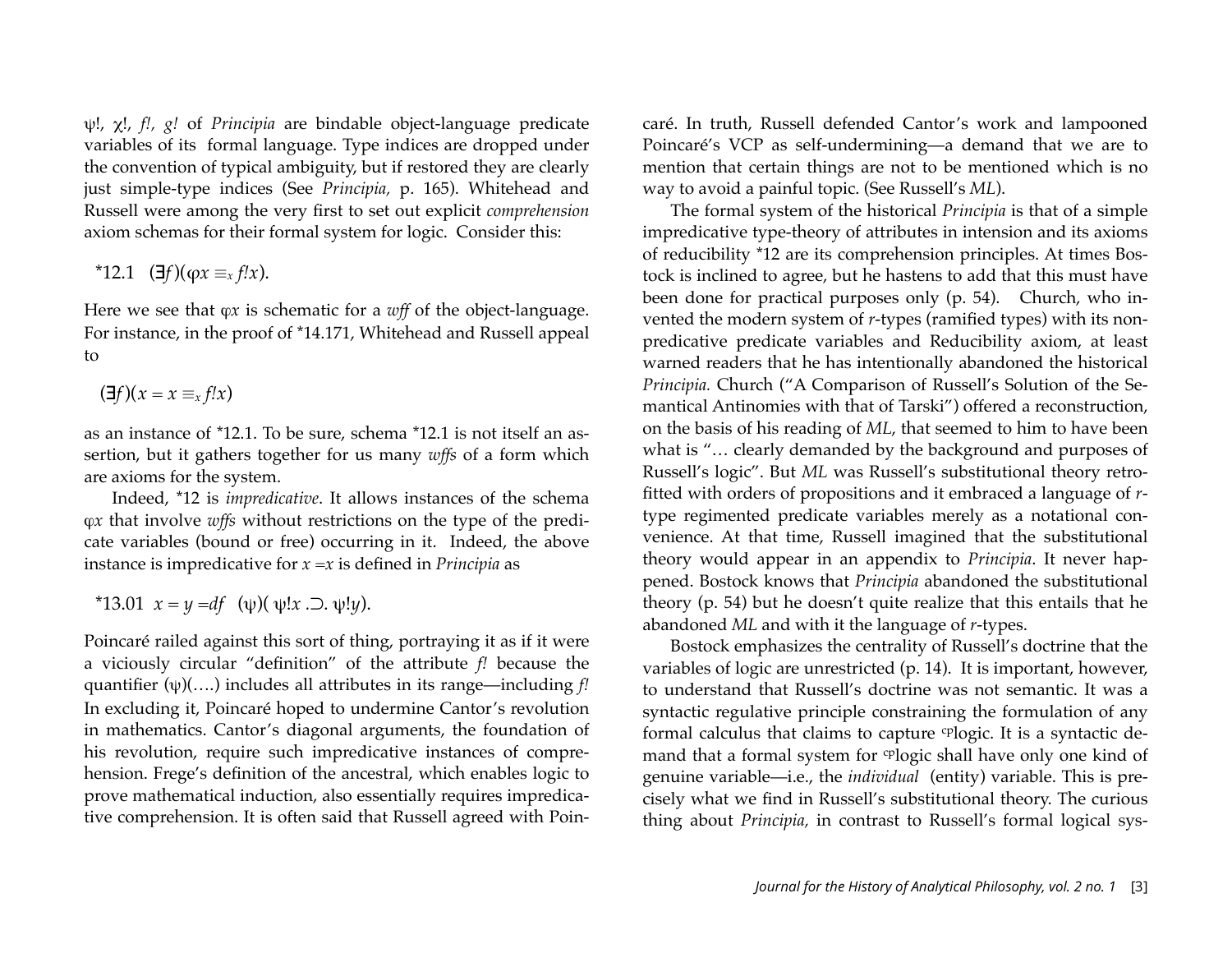tems that preceded it, is that it adopts a simple type regimented syntax of predicate variables. This shift requires an explanation, and to this day it animates debate. Church's theory of *r*-types soon became the canonical interpretation in spite of Russell's explicit statements to the contrary that, e.g., "Whitehead and I thought of a propositional function as an expression containing an undetermined variable and becoming an ordinary sentence as soon as a value is assigned to the variable" (See e.g., "On the Notion of Cause 1912, *Introduction to Mathematical Philosophy* 1919, *My Philosophical Development 1959*). Church maintains that Whitehead and Russell intended a realist (objectual) semantics for *Principia's* predicate variables. Bostock concurs with this (p. 72, 249). But as we see, there is ample evidence that they intended a substitutional ("nominalistic") semantics for the predicate variables of *Principia*  which makes them "internally limited by their significance conditions" while the *individual* variables of lowest type are genuine (objectual). This explains why Whitehead and Russell offer a recursive definition of a hierarchy of senses of truth and falsehood. To facilitate the recursion, the definitions of the quantificational system of section \*9 define subordinate quantifiers in terms of *wffs*  in which all quantifiers are initially placed. For example, we find

(*x*)ϕ*x* ∨ (∃*y*)∼ψ*y =df* \*9.07 (*x*)(∃*y*) (ϕ*x* ∨ ∼ψ*y* ),

where *x* is not free in the wff  $\psi$ *y* and *y* is not free in the *wff*  $\varphi$ *x*. If the *wffs* ϕ*x* and ψ*y* are quantifier-free, then the recursion maintains that

$$
(x)(\exists y)
$$
  $(\varphi x \vee \neg \psi y)$  is true 1.2 iff

for all individuals  $x$ ,  $(\exists y)$  ( $\varphi x \vee \neg \psi y$ ) is true 1.1. Eventually, we reach

ϕ*x* ∨ ∼ψ*y* is true 1.0 *iff* either ϕx is true or (∼ψ*y*) is true.

### (∼ψ*y*) is true *iff* ψ*y* is not true.

For the base case of the recursion at atomic *wffs*, the multiplerelation theory of judgment is to be applied. *Principia's* "systematic ambiguity of truth and falsehood," admits of fine grained distinctions since the number of quantifiers matters as well as the simple type-indices on the sorts of variable they bind. *Principia* says that these fine grained features can be safely ignored in practice (*PM*, p. 162). Bostock acknowledges all this, but somehow imagines the existence of such fine grained distinctions to be evidence against our interpretation that the notion of *order* is philosophically grounded in *Principia's* hierarchy of senses of "truth" and "falsehood" (pp. 88, 218).

Bostock points out that Russell accepts Cantor's powertheorem and proves it in *Principia*. He is concerned, however. He writes that "… statements about the real numbers may always be paraphrased as statements about the propositional functions from which he [Russell] 'constructs' them. So this must presume that there are non-denumerably many propositional functions. But then propositional functions cannot be merely linguistic expressions" (p. 249). I fear that this confuses a substitutional semantics for the predicate variables of *Principia* with a realist (objectual) semantics for predicate variables whose domain consists of linguistic expressions. It should be noted that a consistent first order set theory that includes a proof of Cantor's power-class theorem has a *denumerable* model. And there are denumerable nonstandard Henkin models even for higher-order systems.

A substitutional semantics is not a realist semantics whose domain consists of linguistic entities. Be this as it may, Bostock is justifiably concerned. The substitutional semantics Whitehead and Russell offer *fails* to validate all instances of \*12.1. Ramsey convinced Russell of this, and likely it was in virtue of this that, by 1919, Russell came to admit, \*12 is unacceptable. The substitu-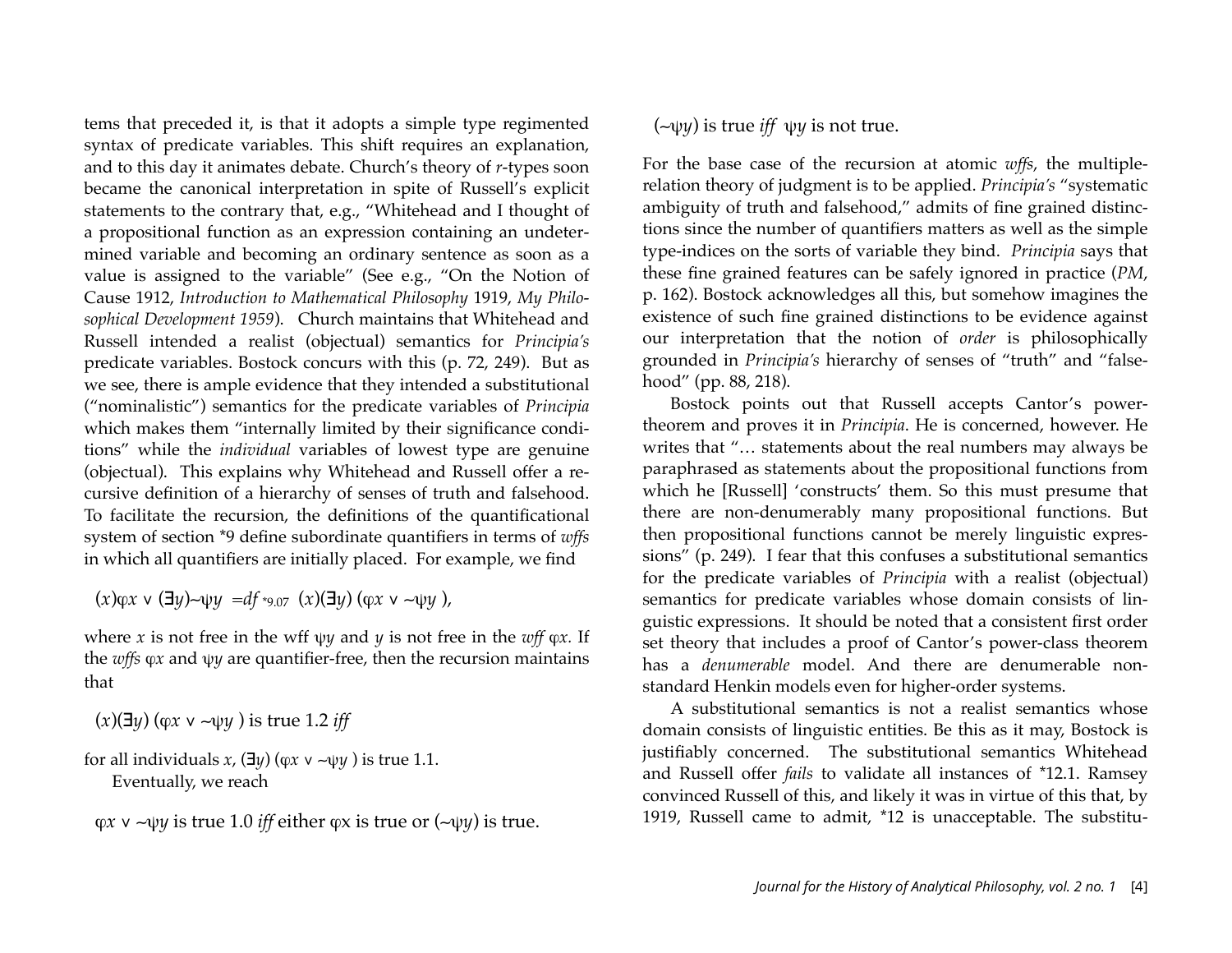tional semantics validates only predicative instances of \*12. This led Church and his followers to "improve" *Principia*. Church adds comprehension axioms and a grammar for non-predicative predicate variables with order indices that can be above the order of the simple type symbol, and he distinguishes an explicit Reducibility axiom. Ramsey's "improvement," in stark contrast with Church, left *Principia* as it is and offered a new substitutional semantics for its predicate variables that allows infinitely long conjunctions and disjunctions— a semantics that he hoped would validate \*12. Bostock accepts none of this and perpetuates the mistaken view that Ramsey advocated a simple type ontology of entities (p. 219).

Ramsey is characterized by Bostock as having distinguished semantic paradoxes from the logical paradoxes. Russell, in contrast, is characterized as holding that they all stem from a common source—a violation of Poincaré's VCP. In his efforts to illustrate the alleged commonality of the paradoxes, Bostock neglects many significant distinctions among the paradoxes (p. 75). To make Berry's paradox of "the least integer not nameable in fewer than nineteen syllables" akin to the indexical Liar ("*This* sentence is false"), he presents it as a paradox of "the least integer not named by *this* name." It doesn't work. No name contains an indexical and definite descriptions are not names for Russell. Russell's paradox is strangely portrayed as akin to the Grelling which involves the property *Heterological* (Het)*.* An adjectival expression has the property Het *iff* it names an attribute that the adjective does not exemplify. For example, "red" is Het since it not red. To make it appear as if this situation were analogous to the Russell paradox of the set of all sets not members of themselves, Bostock characterizes Het as a property an adjective has *iff* it is not true of itself (p, 23, 75). The analogy limps. Set membership  $\in$  is a primitive relation in an ontology of sets, while "being true of" is certainly not primitive and must be defined with the help of semantic notions

such as "naming" or "denoting." All this might be forgiven, but for the fact that the thesis of the commonality of the paradoxes is flatly rejected in Russell's writings on his substitutional theory. (See "On 'Insolubilia' and Their Solution by Symbolic Logic" (*InS*) and "On the Substitutional Theory of Classes and Relations" (*STCR*).) Indeed, we find Russell *dismissing* the paradoxes of "nameability" and "definability" (employed in the Berry, the König-Dixon and Richard paradoxes) as confused *viciously circular* notions. In dismissing such paradoxes as confusions, Russell explains why Richard's paradox does not jeopardize the well ordering theorem. In contrast, Russell did not dismiss the paradoxes of sets and attributes (such as Cantor's paradox of the greatest cardinal, the Burali-Forti, and Russell's paradoxes of classes and attributes) which require, as he put it, "some elaborate re-statement of logical principles."

The elaborate restatement was originally to be Russell's substitutional theory of propositional structure. Russell's early logical particle signs are quite different from what appears in *Principia*. Bostock seems uninterested in this fact (p. 203). But it is important. Russell held that the horseshoe sign *"*⊃" stands for a universal the relation of 'implication.' In *Principia,* the horseshoe sign is the modern sign for "if … then" which is flanked by *wffs* to form a *wff.*  During the era of Russellian propositions, the sign is flanked by terms to form a *wff*. To make this clear, let us use the sign Ͻ allowing  $\alpha \supset \beta$  as a *wff* where  $\alpha$  and  $\beta$  are any terms. Where A is any *wff* of the language,  ${A}$  is a term. Thus, Russell allows  $x \supset \{y \supset x\}$ or for convenience *x .* Ͻ. *y* Ͻ *x*. Then Russell has:

$$
\begin{aligned}\n&\sim \alpha \quad \text{def} \quad \alpha \supset f \\
&\alpha \vee \beta \quad \text{def} \quad \alpha \supset \beta \quad \text{.} \quad \beta \\
&\alpha \cdot \beta \quad \text{def} \quad \sim (\alpha \supset \neg \beta) \\
&\alpha \equiv \beta \quad \text{def} \quad (\alpha \supset \beta) \quad \text{.} \quad (\beta \supset \alpha).\n\end{aligned}
$$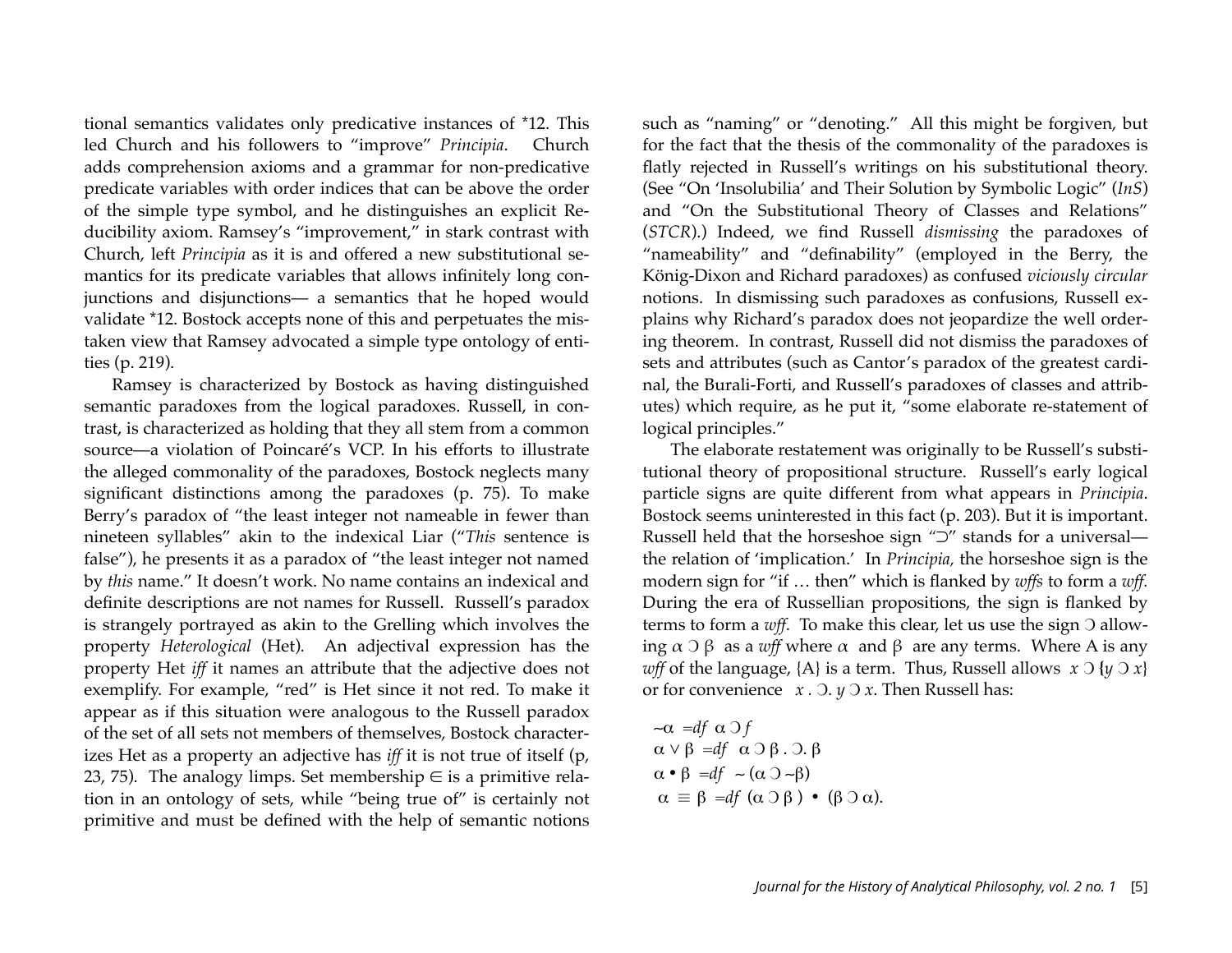The difference is not insignificant. It is essential to the intelligibility of Russell's substitutional theory.

Bostock speaks of Russell's substitutional theory as a "no properties theory" (p. 48) and seems unaware that substitutional theory embraces the existence of type-free properties and relations. We have already noted that Russell embraces a relation of 'implication,' and in *InS* "∼" stands for a property. The expression " $p/a/b!q$ " says that the entity  $q$  is structurally exactly like  $p$  except for containing entity *b* wherever *a* is contained in *p*. This is a fourplace relation of *substitution*. (Every lower-case letter of the English alphabet is an individual variable; there are no special "propositional variables.") The expression  $p/a/b$  abbreviates the definite description (ι*q*)(*p*/*a* **;** *b* ! *q*). The expression *s*/*t*, *w* **;** *p*, *a* abbreviates the definite description  $(uq)(s/t, w, p, a/q)$  where such multiple substitutions are defined in terms of a series of cleverly crafted single substitutions. A few examples show us how a simple impredicative type theory of attributes in intension is emulated. In place of  $\varphi^{(0)}(x^0)$  the substitutional theory has

$$
(\exists q)(p/a \, ix \, !r \equiv_r r = q \cdot \bullet \cdot q).
$$

In place of ∼ϕ (o)( *xo*) the substitutional theory has ∼(*p*/*a*; *x*). Here are some examples emulating comprehension:

$$
(\exists \varphi^{(o)})(\varphi^{(o)}(x^o, y^o) \equiv_{x^o, y^o} x^o = y^o),
$$
  

$$
(\exists p, a, b) (p/a, b \, x, y \equiv_{x,y} \{x = y\}).
$$

For the next simple type, consider the following

$$
(\exists \psi^{(0)})(\psi^{(0)})(\varphi^{(0)}) \equiv_{\varphi^{(0)}} (x^0) \sim \varphi^{(0)}(x^0)
$$
  

$$
(\exists s, t, w) (s/t, w : p, a \equiv_{p, a} \{(x)(\sim (p/a : x))\}.
$$

Note that it is not just the number of substitutions that emulates the type; it depends on the proposition in which those substitutions are made.

Russell's paradox, as Bostock notes (p. 22), was discovered when Russell investigated Cantor's power theorem as applied to the universal class V. Now every class is a member of V, but there is a function *f* (the identity function) from a sub-group of objects in V (namely, the class of all classes) onto the classes of those objects. In that case, the function *f* of Cantor's diagonal class is identity. Thus, the class C such that  $(x)(x \in C \equiv (\exists y)(xfy \& x \notin y))$  is the Russell class. Bostock fails to note, however, that Cantor's diagonal class essentially requires the *impredicative* comprehension of a class (or of an attribute). In striking contrast, Russell's paradoxes of classes and attributes do *not* require impredicative comprehension. In any case, Russell was in earnest to emulate an impredicative simple type theory of attributes. This led him to his substitutional theory of propositional structure. And in stark opposition to Poincaré's diatribe against Cantor about viciously circular "definitions," Russell demanded that any solution must *preserve* Cantor's work.

Now in a letter to Couturat of 1904, Russell offers a general syntactic form for the generation of paradoxes of classes and attributes. He reveals that he knew that where *f* is a one-one function, we get a contradiction from each of the following:

 $(\exists w)(x \in w \equiv x (\exists y)(x = fy \cdot \& x \notin y))$  $(\exists \varphi)(\varphi x \equiv_x (\exists \psi)(x = f \psi \cdot \& \neg \psi x))$ 

For example, we get the Russell paradox of classes when  $fz = z$ , and we get a paradox if  $fz = \iota z$ . Bostock points out that Russell realized that this utterly destroys the naïve notion of a class (p. 23). Russell knew that such paradoxes are blocked by a simple-type theory of classes. But type-theories of *entities* were anathema to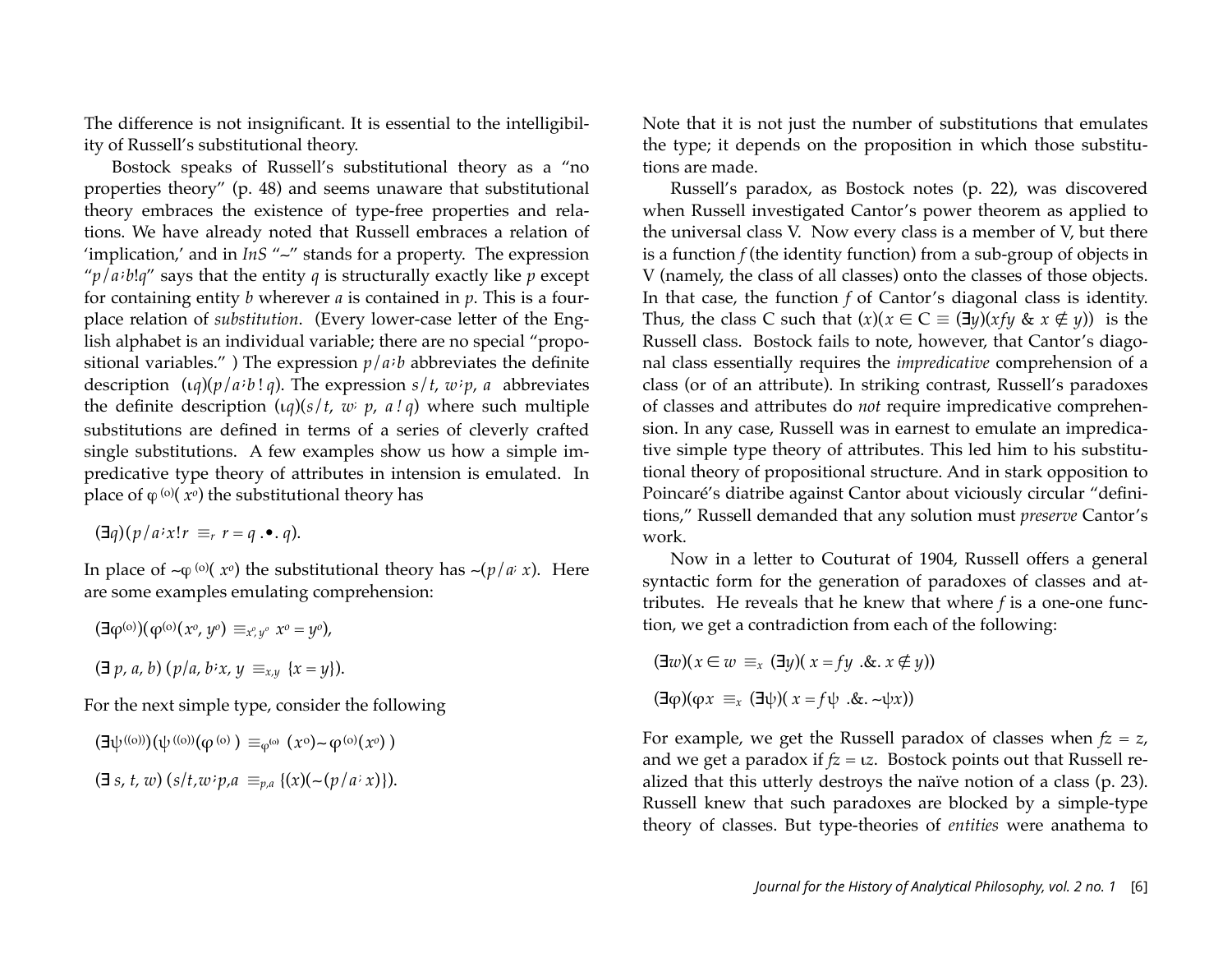Russell's metaphysics. The impredicative simple type theory of attributes (and thereby classes) must be emulated by a type-free theory of entities.

Russell arrived at the general form above by studying an interesting result concerning a pairing of his ontology of propositions with a theory of classes (or attributes). He first set it out in Appendix B of *Principles.* Bostock insightfully calls attention to this paradox (p. 23):

 $(\exists w)(x \in w \equiv x \ (\exists y)(x = {p \in y \cup p \ \cdot x \notin y}).$ 

In 1904, Russell knew of the analog for attributes

 $(\exists \varphi)(\varphi x \equiv_x (\exists \psi)(x = {\psi p \supset_{p} p} \bullet \neg \psi x)).$ 

These paradoxes, Russell observed, are *not* blocked by simple type-theory. Observe that the general form of the Appendix B paradoxes is the same as the above, namely the following (respectively):

$$
(\exists w)(x \in w \equiv_x (\exists y)(x = fy \cdot \& x \notin y))
$$

$$
(\exists \phi)(\phi x \equiv_x (\exists \psi)(x = f\psi \cdot \& \neg \psi x)).
$$

There is, however, an important difference. The Appendix B paradoxes are unique in that they arise because Russellian propositions assure the existence of a one-one function *f* that violates Cantor's power-theorem. Cantor's theorem establishes that there can be no function from any group of objects onto the attributes (or classes) of those objects. Given the strong identity conditions for propositions, there is a one-one function *f* such that  $f y = {p \in y \supset_p p}$ . Its inverse, therefore, is a function in violation of Cantor's theorem. Similarly, there is a one-one function *f* such that  $f\psi = {\psi p \; \partial_p \; p}$ . Russell concluded that he cannot embrace a theory of propositions together with a simple type theory of attributes (or classes). From

1905 through 1908, Russell chose propositions. His substitutional theory of propositional structure is wholly type free and endeavors to emulate a simple impredicative type theory of attributes in intension. (Through scope, Russell constructs extensional contexts from intensional contexts and emulates simple types of classes.)

Bostock observes (p. 53) that in its original form the substitutional theory was inconsistent. He correctly recounts that its inconsistency was due to a paradox (which I have called the "*p*o/*a*<sup>o</sup> paradox") akin to the paradox of Appendix B of *Principles*. But when it comes to the details, Bostock's formulation has problems. Let us begin with the correct formulation:

$$
(x)(p_o/a_o \cdot x) \equiv \{(\exists p, a)(x = \{p/a \cdot b!q\} \cdot \cdot \cdot (p/a \cdot x)\}).
$$

By universal instantiation, we get:

$$
p_{o}/a_{o} \,:\, \{p_{o}/a_{o} \,:\, b!q\} \equiv
$$
  

$$
\{(\exists p, a)(\{p_{o}/a_{o} \,:\, b!q\} = \{p/a; b!q\} \cdot \cdot \sim (p/a \,:\, \{p_{o}/a_{o} \,:\, b!q\})\}.
$$

Now Russell's intensional logic of propositions assures the following strong identity conditions for propositions:

$$
\{p_o/a \cdot b!q\} = \{p/a \cdot b!q\} \, . \, . \, p_o = p \bullet a_o = a.
$$

Hence we arrive at:

$$
p_0/a_0
$$
: { $p_0/a_0$ :  $b!q$ }  $\equiv$  -( $p_0/a_0$ : { $p_0/a_0$ :  $b!q$  }.

Note that this is akin to the Appendix B paradox because it involves a one-one function *f* such that  $f(p, a) = \{p/a; b!q\}$  and this violates Cantor's power theorem. Its inverse is a function from objects of the form  $\{p/a : b!q\}$  to pairs *p*, *a* which are used in the substitutional technique to emulate attributes in intension of objects. Unlike Cantor, however, Russell cannot deny the existence of such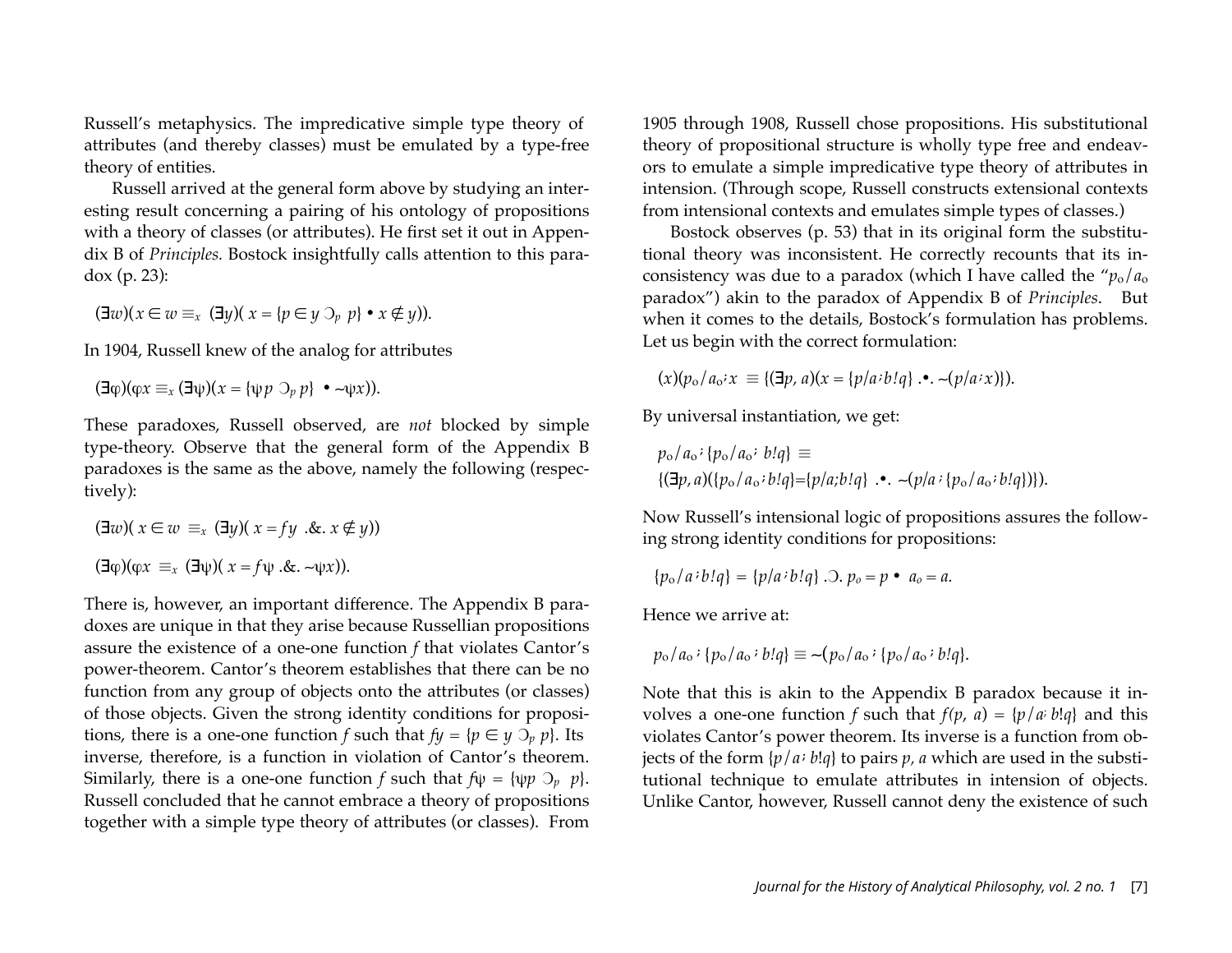a function. It is assured by Russell's strong identity conditions for propositions.

Unfortunately, the essential role of the *strong* identity conditions for propositions is lost in Bostock's attempt (p.53) to formulate the paradox as follows:

$$
(\forall x)(p_{o}/a_{o}: x \leftrightarrow (\exists p, a)((x = p/a: x) \& \sim (p/a: x))
$$

For the sake of convenience, we might forgive Bostock's use of modern logical particles (double arrow, &), but Bostock's clause *x = p/a; x* does *not* render a function that violates Cantor's theorem. There is no contradiction. We noted that "*p/a*; *b*" is used by Russell to abbreviate the definite description*.* Russell's intensional logic does *not* have the following as a theorem:

$$
p/a'b = r/c'b \quad \text{.0. } p = r \cdot a = c.
$$

Suppose  $a \neq b$ . It follows that  $\{a = a\} \neq \{b = a\}$ . But

$$
\{a = a\}/a\, b = \{b = a\}/a\, b.
$$

That is, the proposition, namely,  ${b = b}$ , which is the result of substituting *b* for *a* in  ${a = a}$  is identical with the proposition which is the result of substituting *b* for *a* in  ${b = a}$ .

Bostock recognizes the importance of the  $p_0/a_0$  paradox. This is laudable, but these details are important. The  $p_0/a_0$  paradox is produced by the same diagonal method that produces Cantor's power-theorem. Liar paradoxes are not diagonal paradoxes violating Cantor's results. The  $p_0/a_0$  paradox is not among the semantic paradoxes involving notions of 'defining,' or 'naming' that Russell dismissed. It is not a paradox involving *truth*, and it cannot arise in Russell's consistent (albeit self-referential) quantification theory of propositions. Russell accepts Cantor's work and the *impredicative* diagonal methods that generate it. But he must find a way to block Cantor's diagonal method from applying to propositions and generating the *p*o/*a*<sup>o</sup> paradox.

In *InS* Russell thought the solution was to modify the substitutional theory by abandoning general propositions. There remain general *wffs*, but now only a quantifier-free *wff*, A, can be nominalized to make a term {A} for a proposition. Russell came to realize, however, that this did not work. His new approach was *ML* which was finished by July of 1907. General propositions return, but propositions are split into orders. We can nominalize a formula A of the language of substitution to make a term  ${A}_v$  in accordance with the following rule: If *n* is the highest order index on any variable occurring in A, then  $v = n + 1$  if the variable is bound and  $v = n$  if the variable is free. In *ML*, Russell doesn't say what orders are required in the *wff*

### $p_m/a_u$ ;  $b_v!a_n$ .

But after trying many experiments in a 1907 manuscript called "On Types," he decides that one must have  $m = n$  and  $u = v$ . This is the substitutional theory retrofitted with orders of propositions. The addition of orders to the substitutional theory has the consequence that what is emulated is no longer a simple impredicative type theory of attributes. What is emulated is a ramified type theory of attributes. For example, we get the following theorem. We have pm

$$
(\mathbf{\exists} p_m, a_v)(x_v)(p_m/a_v \mathbf{:} x_v \equiv \{\mathbf{A} x_v\}_m),
$$

Where  $p_m$  and  $a_v$  are not free in the  $wff$  A. To preserve Cantor's work in the context of orders of propositions, Russell added new axioms of *Reducibility* applied to propositions in extensional contexts. For example, Russell has:

 $(q_n, b_0)(\exists p_1, a_0)(x_0)(p_m/a_0 \cdot x_0) \equiv q_n/b_0 \cdot x_0$ .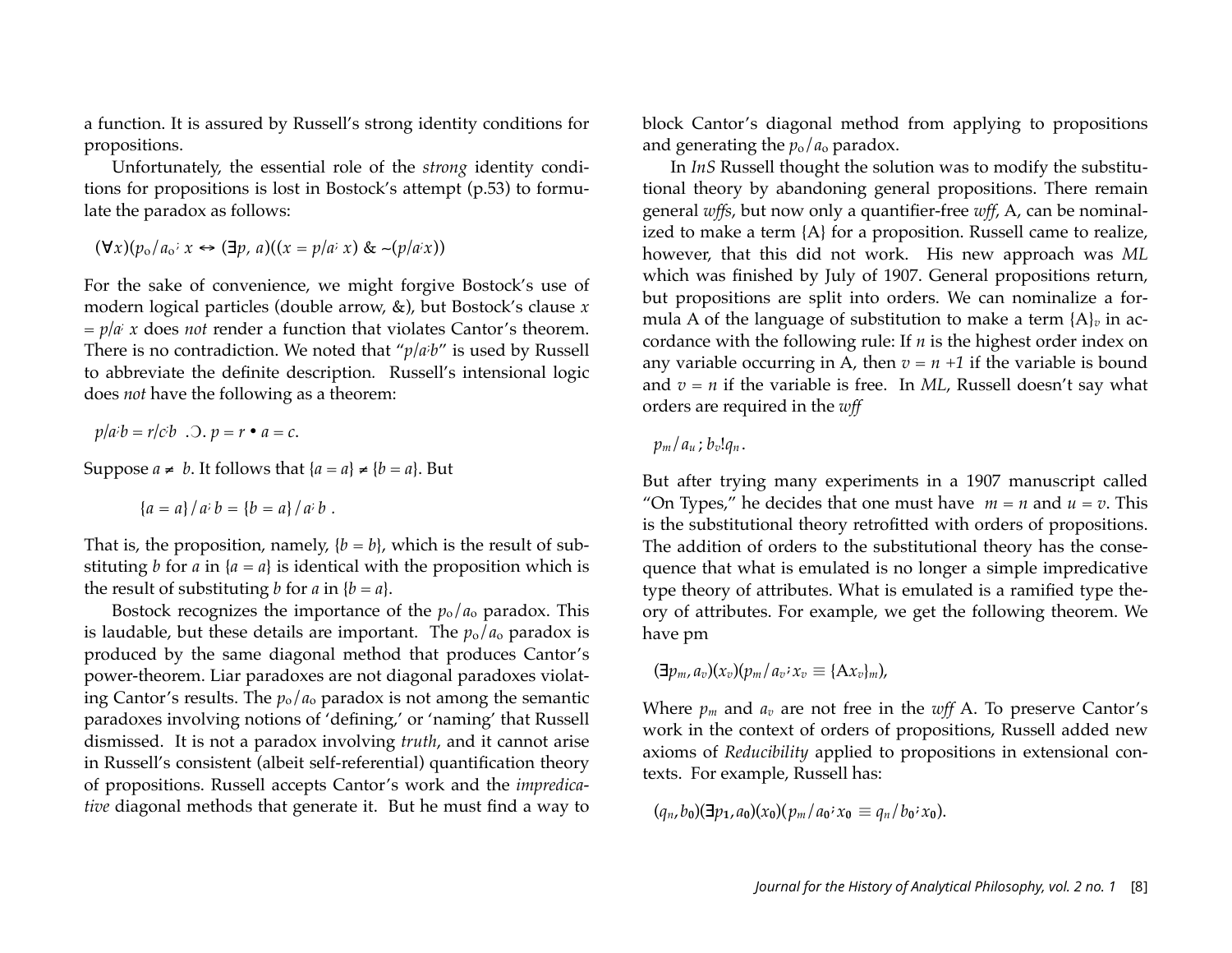According to *ML*, the new substitutional theory (with its orders of propositions) was to be in an appendix to *Principia.* The practical working language would employ the "technically convenient" notations of a *ramified*-type theory of attributes. Laudably, Bostock seems to sense that *Principia* is not the theory of *ML* (pp. 53, 205, 246).

The story of the origin and nature of *Principia* is complicated. No one can be blamed for an incomplete grasp of Russell's many twists and turns, and difficulties with any interpretation are sure to exist. In spite of the deleterious influence of some of the dogmatisms, Bostock has made a solid contribution to the history. His negative assessment of Russell's type theory, however, is unwarranted. Bostock holds that *Principia* resorts to a non-logical "infinity axiom" (*Infin ax*) for the theory of progressions (p. 99). But in fact there is no such axiom in *Principia*. Instead, *Infin ax* forms an antecedent clause of some theorems. Bostock sides with the traditional metaphysicians of mathematics (p.103), maintaining that this antecedent is untoward and must be removed. But *Principia* stands against the metaphysicians: the infinity of the natural numbers may (epistemically) be a logical truth, but it is *not* an arithmetic truth!

In spite of Bostock's concerns, I see no telling objection to simple type theory. The inconveniences it produces are easily overcome by Whitehead and Russell's technique of typical ambiguity. Bostock worries that the effect of the grammar of types is to hamstring both logic and mathematics" (p. 107). He worries, for example, that one cannot say that a relation *R* is transitive in every level [type]. But quite to the contrary, we can say that a homogeneous relation  $R^{(t,t)}$  of any type *t* is transitive. The schematic type indices *(t, t)* does the trick; and similarly we can say that the nonhomogeneous relations  $R^{(t,(t))}$  and  $R^{((t),t)}$  are transitive no matter the type *t*. Volume II of *Principia* is filled with all sorts of wonderful theorems concerning non-homogeneous cardinals of relative types. Whitehead and Russell's logicism makes no proscription that mathematicians work in a language adorned with type indices. *Principia* is itself completely free of any type indices! Whitehead and Russell do have a proscription, however. It is that mathematics is the study of all the relational structure kinds there are. And all relational structure *kinds*, whether a given structure is simple type regimented or not, can be represented in simple-type theory. Thus, even if there are metaphysical structures that violate simple types (e.g., the von Neumann progression  $\Lambda$ ,  $\{\Lambda\}$ ,  $\{\Lambda\}$ ,  $\{\Lambda\}$ ), ..., the Zermelo progression Λ,  $\{\Lambda\}$ ,  $\{\{\Lambda\}\}\)$ , ... it is only their structure type, *progression*, that matters to mathematics and this can be studied in simple type theory.

Let us turn now to Part II and Part III of Bostock's engaging book. The striking theses of Part II are that (1) Russell anticipated Gettier's problem for the definition of *knowledge* as justified true belief (p. 137) and proposed as a solution that in "derivative knowledge" the propositions which form one's justification must themselves be *known intuitively*; (2) Russell anticipated Goodman's new riddle of induction (p. 141), and (3) that Russell abandoned neutral monism (p.175, 197). Bostock's discussion is insightful. It should be noted, however, that Gettier rejected the *Theaetetus* definition of *knowledge* as justified true belief, demanding a fourth condition. Russell's discussion of why true belief is not sufficient for knowledge in *The Problems of Philosophy,* and in *Enquiry into Meaning and Truth* (1940), and *Human Knowledge: Its Scope and Limits* (1948) suggests that he accepts the *Theaetetus* definition.

In *Our Knowledge of the External World as a Field for Scientific Method in Philosophy* (*KEW*), Russell endorses acquaintance with sense-data and *sensibilia* (unsensed sense-data) understood as transient *physical* particulars. This period forms the apex of Russell's commitment to the relation of *acquaintance*. Bostock draws attention to Russell's struggle in his abandoned book *Theory of Knowledge* (1913) to give an account of what are to be the objects of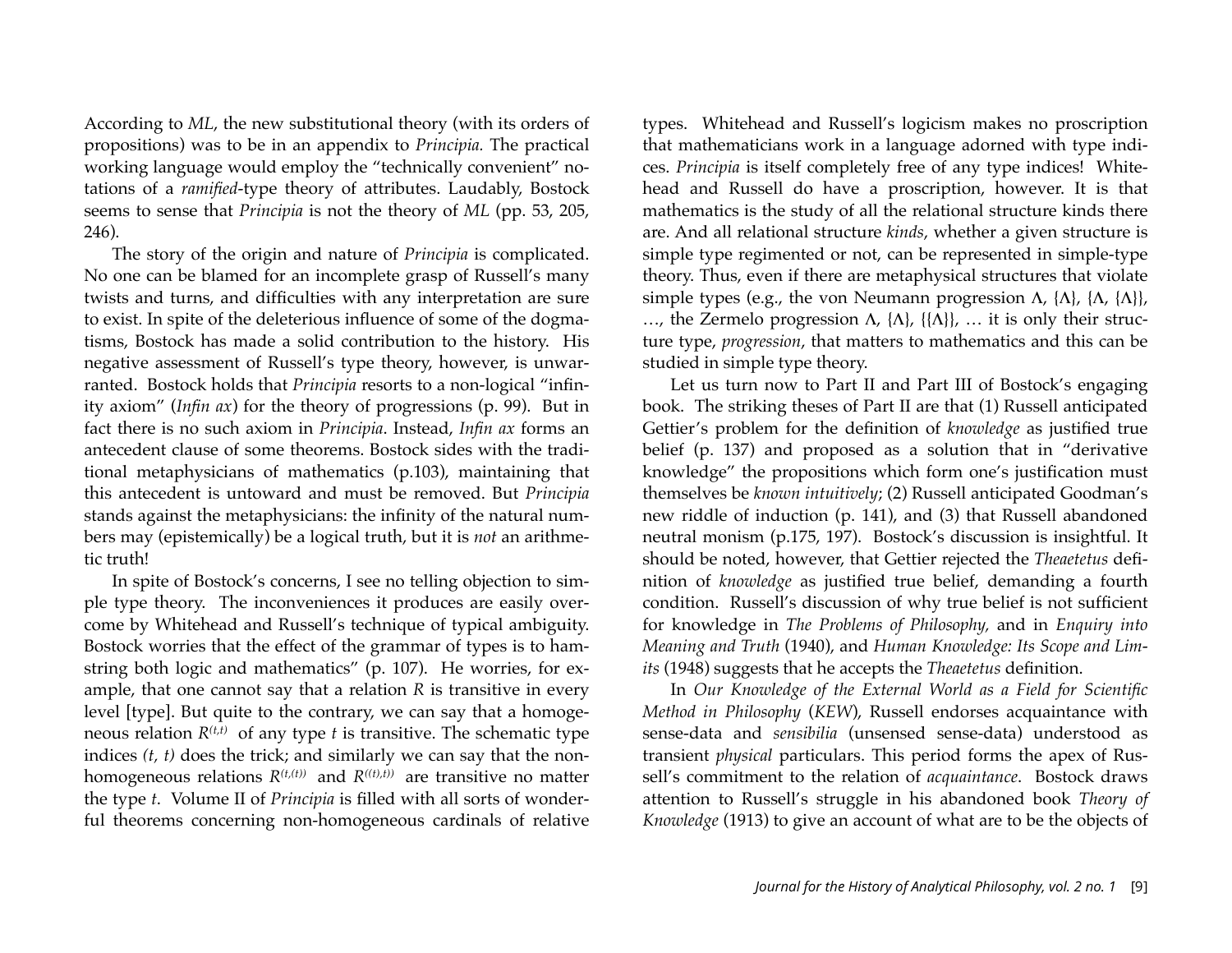acquaintance when we have knowledge of logical notions. He concludes that "… it was not a good idea on Russell's part to suppose that all parts of any propositions that I understand must be things that I am acquainted with. This evidently does not apply to the logical notions involved, and I have argued that it does not apply to predicates either" (p. 133). In sympathy with Russell, we can at least understand the seriousness of the problem of our knowledge of logical notions.

In *KEW*, Russell was following Whitehead's suggestion that the physical laws of *matter* (i.e., continuants persisting through time) are, as Bostock puts it, to be constructed in terms of a "… temporally ordered and continuous series of classes of nearly simultaneous (actual and possible) experiences [i.e., sense-data and sensibilia] (p. 165). In *Problems*, Russell had not offered a construction, but instead imagined material continuants as inferred—a form of knowledge by description— as the best explanation of the data of sense. Bostock prefers this tack (p. 168), but he gives a nice discussion of Russell's construction of matter and the identity of a bit of matter "at a time" and "through time" in (Chapter 9). Central to Bostock's discussion is the ontological status of *sensibilia* in Russell's constructions. Bostock maintains (p. 156) that at each place unoccupied by a perceiver there actually are various physical particulars (e.g., light-waves), that will cause a sense-datum (appearance), but they are not "the same kind of things" and are not "in themselves like appearances." Bostock admits that Russell does not say this explicitly and does call both "appearances." In his eagerness in *KEW* to make the transient sense-datum play the role of something non-mental and yet subjective, Russell says that sense-data and sensibilia depend on the perceiver. The key issue, however, is whether in *KEW* a sense-datum's existence requires states of sense-organs, nerves, and the brain of a perceiver. Surprisingly, Bostock thinks that it does, in spite of its being an *object* of an independent *act* of sensing.

Bostock thinks that when Russell converted to neutral monism, the sense-datum is subsumed into the *act* of sensing (p. 137). This, however, is far from clear. It forces a Spinozistic one-to-one parallelism upon Russell's neutral monism that, in embracing *images*, Russell seems quite clearly to reject. In the *Analysis of Mind*, Russell lampooned behaviorist attempts to replace imagistic thinking with, e.g., micro-movements in the larynx. In Russell's view, images are transient physical particulars that occur *only* in series that constitute minds, while "sensations" can appear in both series that constitute minds and those that constitute matter. Bostock says that this "… departs from the official theory of neutral monism" (p. 175). But perhaps it is just a departure from Bostock's parallelist version of neutral monism.

Russell's neutral monism, it should be noted, was not very "neutral" since his view is that *physical* transient particulars (in some works infelicitously called "sensations") occur in both series that constitute minds and those that constitute matter. But Bostock has a different notion of neutrality in mind. He writes that "Russell's version of neutral monism was never properly 'neutral' or 'monistic'. Most of the ingredients from which minds are constructed do not also occur in matter, and conversely most of the ingredients from which matter is constructed do not occur in minds" (p. 190). In Russell's *Analysis of Mind*, *some* physical transient particulars are *images* and occur only in minds. I don't know why parallelism should be counted as the "proper" form of neutral monism.

The deeper question with Russell's neutral monism, it seems to me, is the question as to how a transient particular (whether an image or otherwise), or a series of them, takes on a *qualitative* nature merely by being a part of a series that constitutes a mind. If it has such a qualitative nature intrinsically (which Russell explicitly denies in *Analysis of Mind*, p. 297), then it is different in kind from those transient particulars that do not have such a qualitative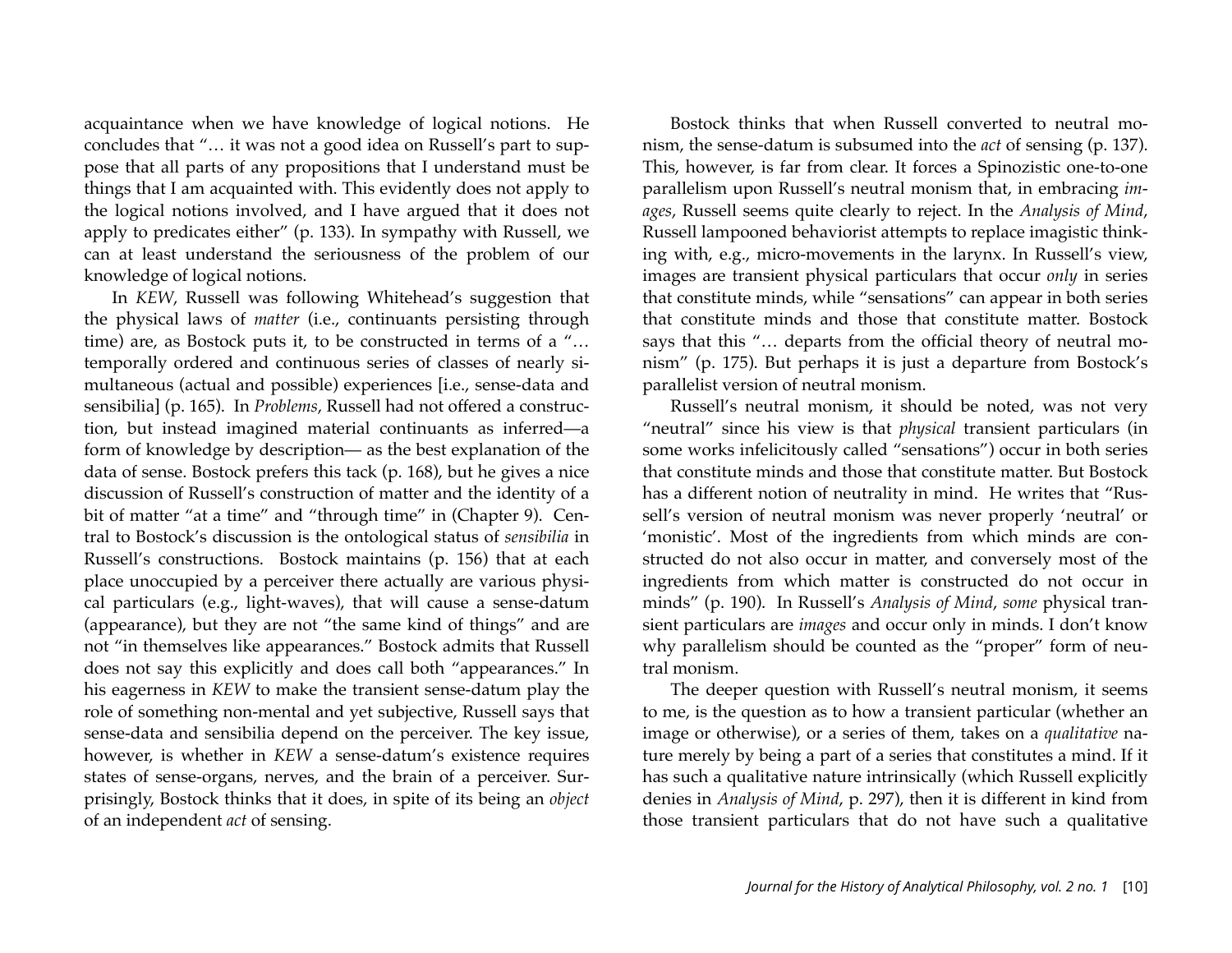character and so there is, after all, no genuinely neutral transient particulars. This may be the sort of concern Bostock means to raise in his discussion of Russell's view that images occur only in minds. Perhaps images have an intrinsically qualitative character. In *Outline of Philosophy* (1925) Broad pushed Russell, raising what amounts to Jackson's "Mary argument." Russell wonders whether qualitative character is an emergent property of those series that constitute minds. Unfortunately, the philosophical culture of the time was to be entirely dismissive of Cartesian notions such as *knowledge* (as opposed to a capacity for reacting appropriately to stimuli), *life*, *subjectivity* and what we nowadays call "*qualia*".

Bostock points out (p.174) that Russell's early rejection of neutral monism had been based on the problem of giving an account of the facts of *presentation* (the inverse of the relation of *acquaintance*) —that a mind can be presented with *this*. Indexicals ["emphatic particulars"] such as *I*, *this*, *here*, *now*, had pushed Russell away from neutral monism in the 1913 *Theory of Knowledge* (from which his paper "On the nature of Acquaintance was excerpted), though he entertained the thesis that only the indexical "*this*" need be primitive. For example, "I" is defined as "the subject of this experience." Russell was concerned that there must be a 'self' [momentary subject] if there is *presentation* (rendered as the inverse relation involved in me being *acquainted* with *this*). Oddly, Bostock thinks that Russell just abandoned the concern. But in *Analysis of Mind* (p. 179*f*) Russell did try to address the indexical "*this*" and *presentation*, and he explicitly derides what it regards as confused notions of, *consciousness, introspective* knowing and even Brentano's principle of *intentionality.*

Ultimately, Bostock concludes that there was a "demise" of neutral monism (i.e., that Russell came unconsciously to abandon it). His argument is that in the *Analysis of Matter*, a bit of physical matter is constructed as a *cause* of appearances and not as a series of appearances (p.195). This is an interesting concern worth further research, but it is far from clear that Bostock has made a telling case in its favor.

Part III is significant because it is here (pp. 220ff) that Bostock allows himself to speculate on what may have been in Russell's mind when he was developing his multiple-relation theory of judgment in the aborted *Theory of Knowledge* book. Wittgenstein's criticisms of the theory are addressed here as well. The innovations are new and worth further study. In his chapter on Russellian facts, Bostock goes on to offer a discussion of Russell's view in his lectures on logical atomism--- views which seem to be a liberal departure from his conception of facts as truth-makers in *Principia*. It is here that Russell entertained, in addition to the abstract fully general logical facts of *Theory of Knowledge*, general (but not fully general) facts, and the *negative facts* which "nearly produced a riot." Bostock briefly touches on Russell's conception of the logically perfect language and questions of extensionality.

 Bostock also returns to Russell's theory of definite descriptions and offers the surprising thesis that Russell "… could have defined 'E!*a*,' meaning that *a* exists, as short for '( $\exists x$ )( $x = a$ )' in either case, i.e., when '*a*' is a simple name or a definite description" (p. 264). This proposal undermines the fact that no definition in *Principia* applies to definite description expressions since the latter are not terms of the formal language. Definitions involving individual variables, such as \*13.01 cannot be applied to expressions involving definite descriptions such as "*x* = ι*y*ψ*y*". One must first eliminate the description. I see no reason to think that " $(\exists x)(x =$ ι*y*ψ*y*)" says that "ι*y*ψ*y* exists". Quite clearly, it says

$$
(\exists x)((\exists y)(\psi u \equiv_u u = y \cdot \& x = y))
$$

i.e., there is something that is identical to something that is uniquely ψ. In *Principia*, ontological commitment derives from the